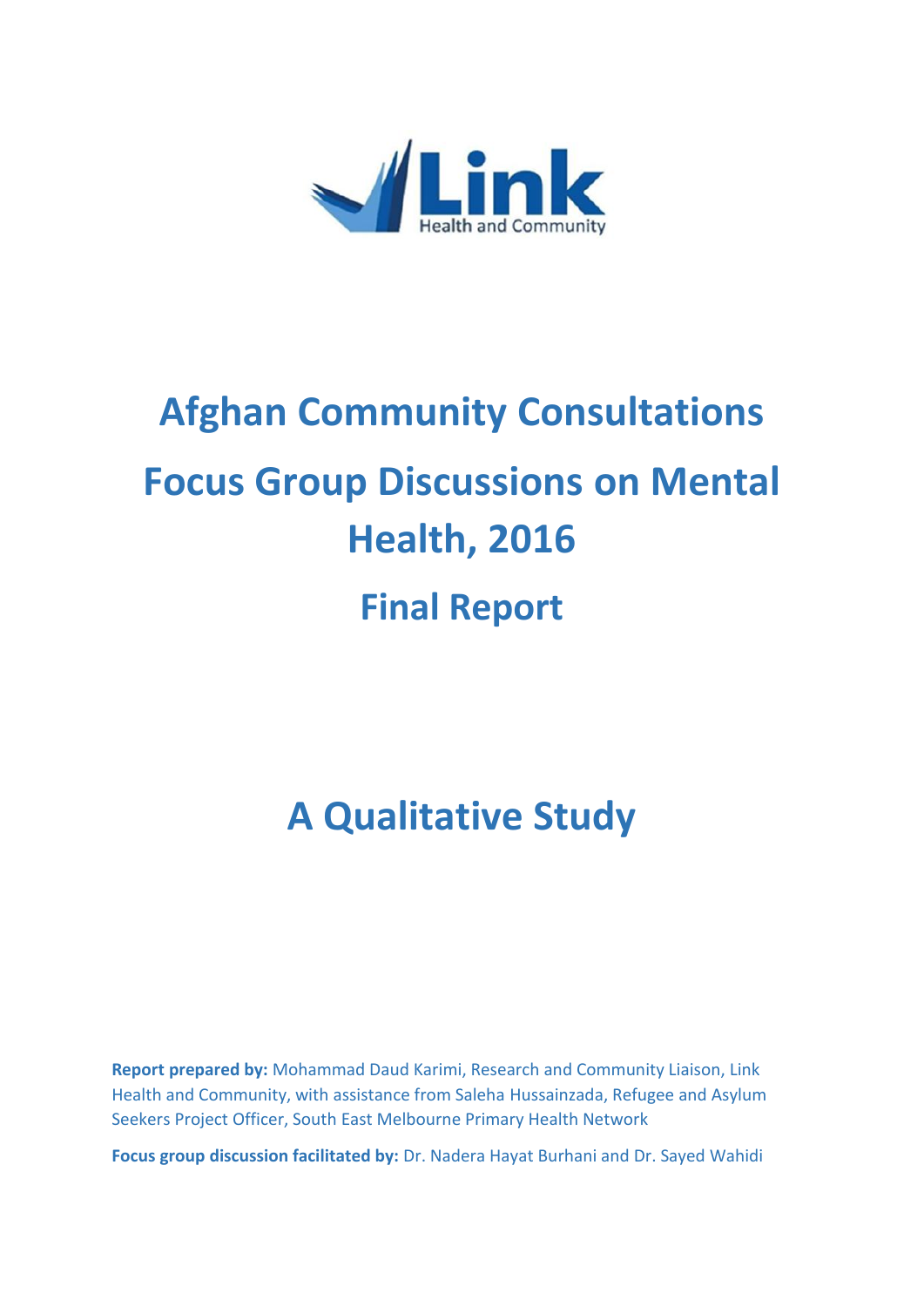# **Background**

In Victoria the number of arrivals of Afghanistan born has increased from 2,308 (23.2%) in 1991-2000 to 6,019 (60.5%) in 2001-2010 (Victorian Community Profiles, 2011 Census). Almost 35% of all the Afghanistan-born population of Australia live in Victoria (9,944 people), the primary destination state ahead of New South Wales (Victorian Community Profiles, 2011 Census).

Over the last four decades Afghans experienced natural disasters, war, internal displacement, drought, and migration to the neighboring countries of Pakistan and Iran. These circumstances would contribute to the worsening of the health and wellbeing indicators among Afghans either living inside or outside of Afghanistan and to some extent would affect their health and wellbeing after resettlement in the secure countries such as Australia, European countries and the US.

It is evident that people of refugee background in the South East of Melbourne are more likely to suffer from mental health disorders such as psychosis, anxiety/somatisation and depression compared to the other residents in the region (Southern Academic Primary Care Research Unit, 2011).

A recent study by Link Health and Community on the Afghan Health and Wellbeing Needs conducted in Melbourne, and consultation with the Afghan Community Advisory Group also found that prevalence of mental health problems are high among Afghans (Link Health and Community, 2015-2016).

Therefore, Link Health and Community worked together with the South East Melbourne Primary Health Network (SEMPHN) to design and conduct focus group discussions on mental health for the Afghan community. Common themes have emerged in the recent community consultations undertaken by each of the organisations and working together ensured that both parties could avoid duplication and build on the excellent work already undertaken as part of the South East Melbourne Medicare Local (SEMML) Afghan Community Engagement Project (Anna Brazier, 2015).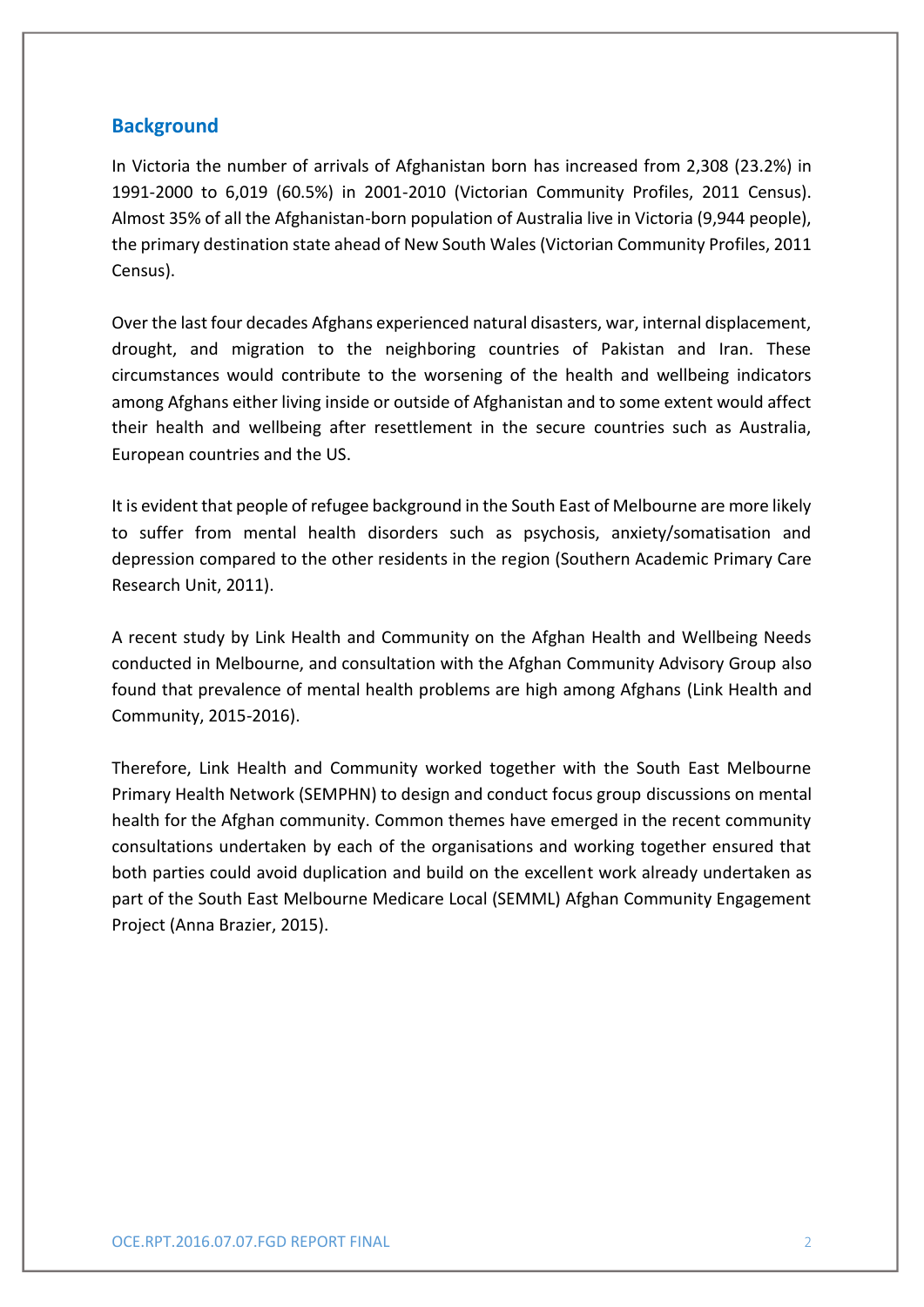#### **Aims of the Focus Group Discussions**

The aim of the Focus Group Discussion (FGD) was to develop strategies to address mental health problems and stigma and determine awareness of mental health and counselling services among Afghans in the target area of the study. The objectives of the study were to:

- Identify perceptions and understandings of mental health by Afghan community members and the prevalence of stigma related to mental health problems
- Determine Afghan community perception, and experience of mental health and counselling services, and GP/primary health care system
- Discuss different ways services might engage with Afghan community members to better identify and address individual and family mental health issues and stigma pertaining to it, including ways of describing mental health, use of different settings for consultations and effective coping strategies

#### **Conduct of the Focus Group Discussions**

As per project scheduled plan the FGD were held at SEMPHN, located at 314A Thomas Street, Dandenong on 08/05/2016 (among women) and on 15/05/2016 (among men). The respective FGDs were facilitated by experienced Afghan male and female researchers in an Afghan local language (Dari) and was observed by two Afghan staff representing SEMPHN and Link HC throughout the sessions. A question guides were used to facilitate the FGD (Refer to Annex I). Prior to the initiation of the FGD a translated consent paper (in Dari language) was signed by each of the participants.

#### **Profile of the Participants**

The FGD were conducted among 11 women and 12 men from different localities in the target area. Participants of the study were from the following Local Government Area (LGA): Narre Warren, Hallam, Dandenong North, Dandenong, Clarinda, Keysborough, Hampton Park, Cranbourne, Doveton, Endeavour Hills and Berwick. The target age group was 18 years old and above with varied levels of education, employment status, income, visa status and first language.

| Age       | Male           | Female | Total |
|-----------|----------------|--------|-------|
| $18 - 25$ | 2              | 1      | 3     |
| $26 - 35$ | 3              | 1      |       |
| 36-45     | $\overline{2}$ |        | 6     |
| 46-55     | 3              | 3      | 6     |
| 56-65     | 1              | 2      | 3     |
| $65+$     | 1              |        | 1     |
| Total     | 12             | 11     | 23    |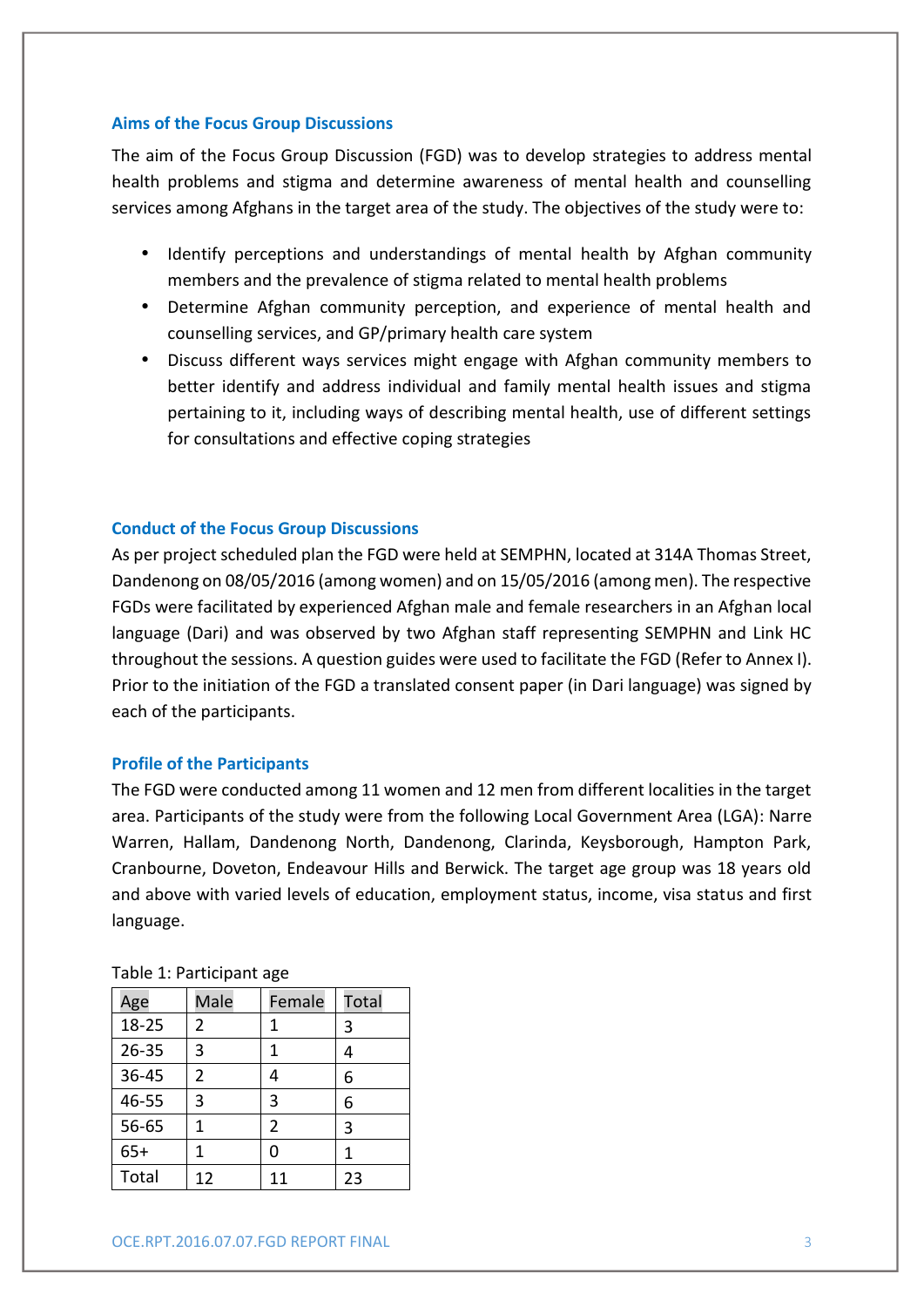| Table 2: Participant Profile |  |
|------------------------------|--|
|------------------------------|--|

|                                   | Male           | Female           | Total          | Percentage |
|-----------------------------------|----------------|------------------|----------------|------------|
| Education                         |                |                  |                |            |
| Illiterate                        | $\mathbf 0$    | $\overline{2}$   | $\overline{2}$ | 9%         |
| Primary education                 | $\mathbf{1}$   | $\overline{3}$   | 4              | 17%        |
| Secondary education               | 3              | 3                | 6              | 26%        |
| Tertiary education                | $\overline{7}$ | 3                | 10             | 43%        |
| Master                            | $\mathbf{1}$   | $\mathbf 0$      | $\mathbf{1}$   | 4%         |
| Employment                        |                |                  |                |            |
| Employed                          | 5              | $\mathbf{1}$     | 6              | 26%        |
| Unemployed                        | $\overline{7}$ | 8                | 15             | 65%        |
| Student                           | 0              | $\overline{2}$   | $\overline{2}$ | 9%         |
| <b>Concession card</b><br>holders |                |                  |                |            |
| Yes                               | $\overline{7}$ | 6                | 13             | 57%        |
| <b>No</b>                         | 5              | 5                | 10             | 43%        |
| Visa status                       |                |                  |                |            |
| Citizen                           | 5              | 5                | 10             | 43%        |
| Permanent Residency               | 3              | $\overline{2}$   | 5              | 22%        |
| Student                           | $\mathbf{1}$   | $\mathbf{1}$     | $\overline{2}$ | 9%         |
| <b>Bridging</b>                   | 3              | 3                | 6              | 26%        |
| First language                    |                |                  |                |            |
| Dari                              | 4              | 8                | 12             | 52%        |
| Hazaragi                          | 4              | 3                | 7              | 30%        |
| Pushtoo                           | 4              | $\boldsymbol{0}$ | 4              | 17%        |

Psychosocial factors which can impact on mental health may include: social support, language proficiency, education, employment and world-view (Schweitzer et al, 2006). Out of 23 participants, 13 were holding a concession card, which means their income was low. Of the other 10, some could have higher incomes, while people on bridging visas would not be eligible for a concession card. Given the fact that out of total participants six were on bridging visas, this might reduce the number of higher income participants to four out of 23 participants. It means only 17% of the participants were better off in terms of their current income status.

Most of the participants were literate with around 43% with tertiary education and 4% with a postgraduate (Master's) degree. Only 9% of the participants were illiterate. However, as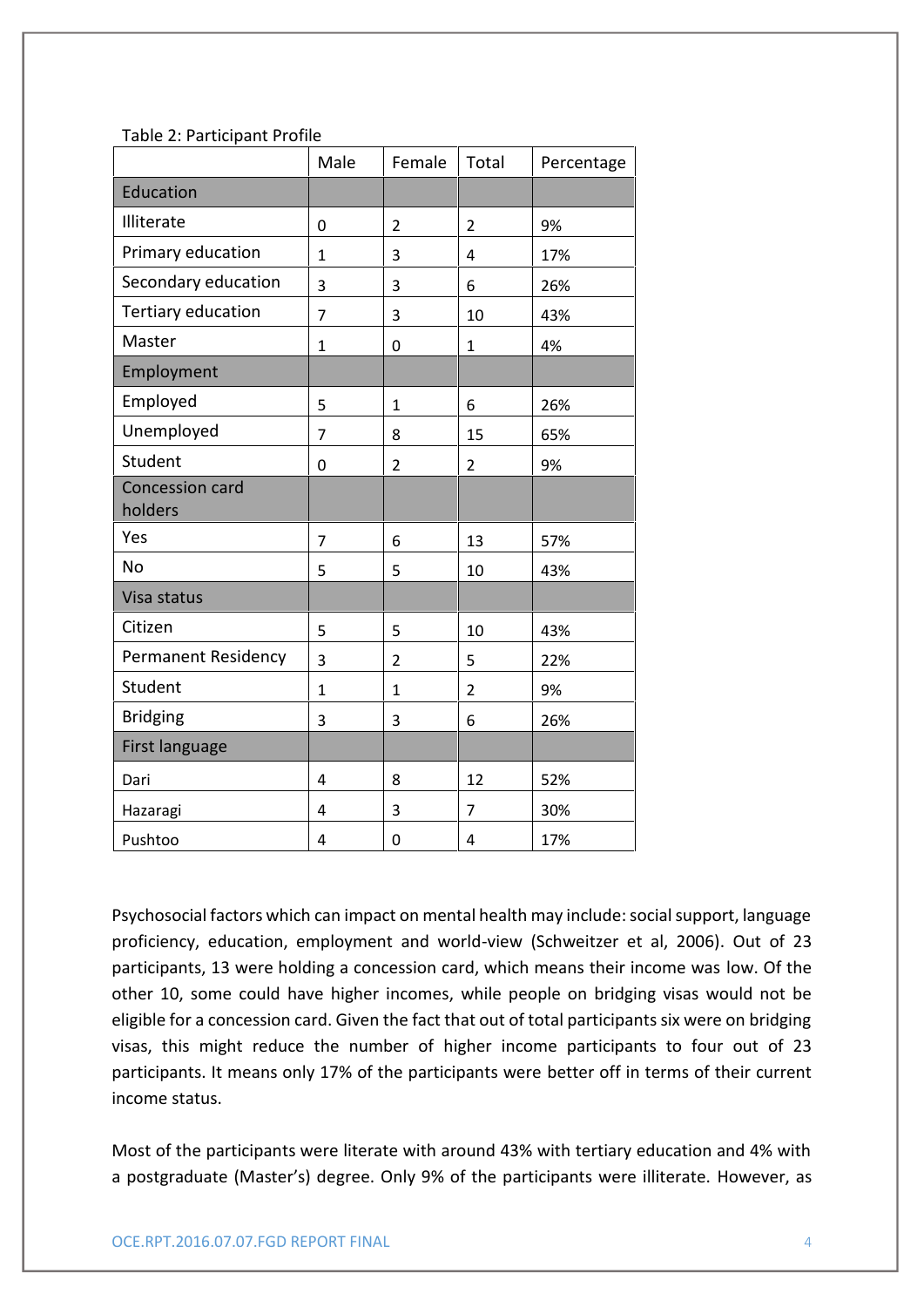around 65% of the participant were unemployed, this might contribute to poor psychosocial status among the participants and their families and a poor level of understanding of mental health and mental health problems.

Only one out of 23 participants was born in Australia and the rest were born overseas either in Afghanistan or Pakistan. It is likely that 96% of the participants would have faced or would have had a person in their family facing pre-migration trauma that would contribute to a high burden of mental problems such as anxiety, depression, somatisation and PTSD, as well as post-migration living difficulties. These experiences have strong association with increased prevalence of mental health problems (Schweitzer et al, 2006).

The FGDs for both male and female were guided by a questionnaire designed by the study team (Refer to Annex I). At the outset of the discussion a consent paper was signed by each of the participants. The participants were then provided with brief information about the project purpose and objectives. To protect individual confidentiality, it was requested that participants speak in general terms about mental health rather than sharing personal information during the FGD.

#### **Focus Group Discussion Findings**

The study findings were categorized into three main themes: awareness of mental health and mental health problems; stigma; and access to mental health services. Information was collated based on the participant's visa status and were analyzed considering their income, employment, date of arrival and employment.

# **Awareness of mental health and mental health problems**

In order to determine Afghan awareness of mental health and mental health problems, the participants were asked about their conception and understanding of mental health; the importance of good mental health; their knowledge about some mental health problems, and the causes of mental health problems, its complications for the individual and their family, and wider negative impact on society. Although both male and female participants were asked not to share their personal problems, some chose to share their personal experiences with the group.

#### **1. Conception and understanding of mental health**

In regard to the conception and understanding of mental health the participants' level of knowledge were diverse.

A number of different factors seem to have influenced this. Some serious life events, such as family separation, may have a substantial impact on people's personal wellbeing and their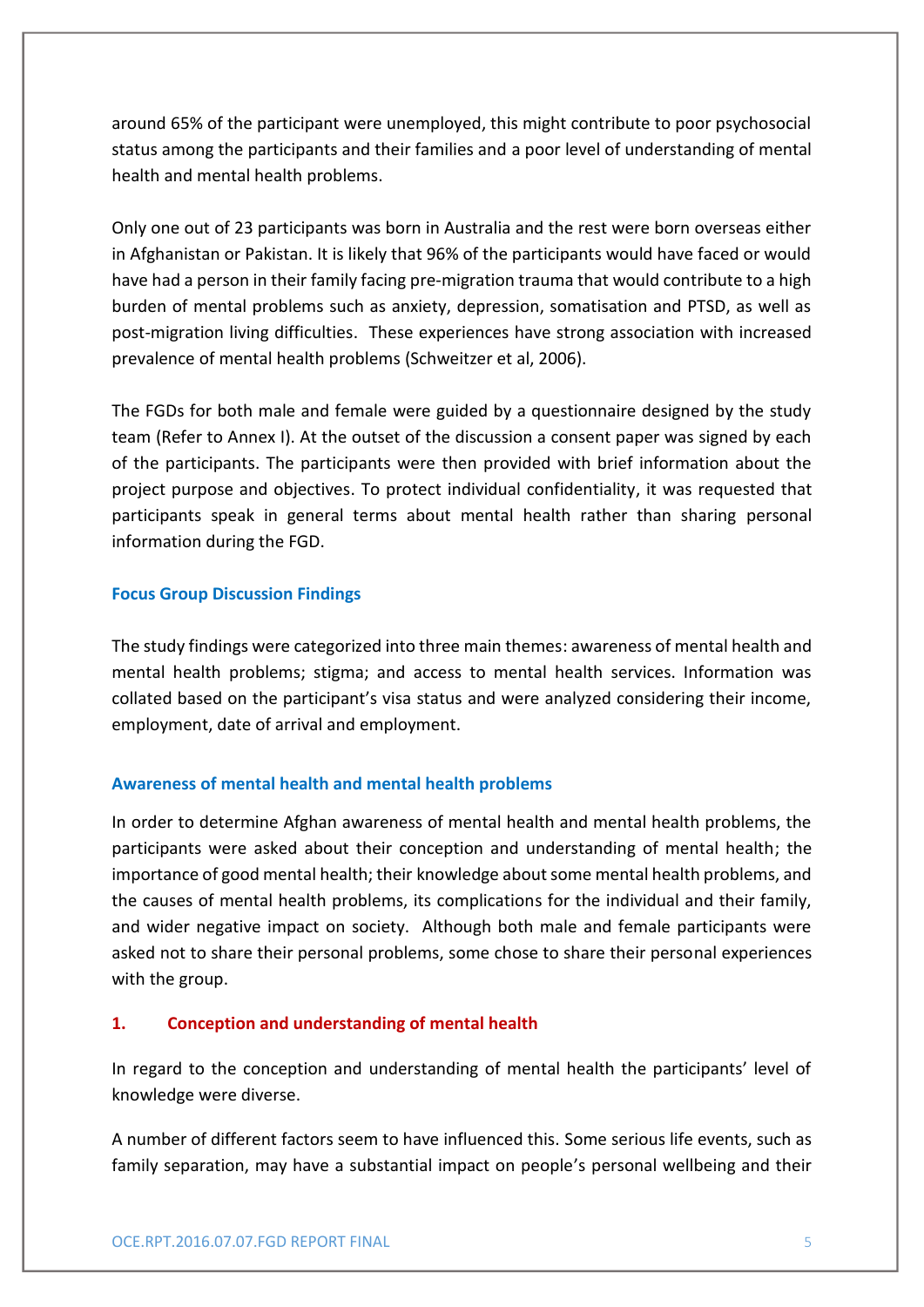level of conception and understanding of mental health. A person's self-concept and sense of meaning in life emerges from interactions and identification with family and cultural systems. The refugee experience disrupts family and cultural systems. Separation from the family and ethnic community can challenge the individual's sense of identity and belonging. The above mentioned factors can influence poor level of knowledge about mental health in the Afghan community, which is clearly reflected in the following individual discussion.

*'I thought that I am suffering from mental health problem. There are two different categories of problems that I suffer: first, being far from my husband, family members and my country …….. I live alone as a single mother. Soon after I arrived, I felt sick and hospitalized because I did not know anyone and cannot talk about my problem with others. I was worried that everyone may know about my sickness…… while I feel sick and cannot manage my life, how I can help my daughter? ……... I took medicine for my depression more than a year, but it did not have a good effect on me. Now, I stopped taking medicine'.-F*

*'When our mind does not work well, we are mentally sick. I ask my daughter to wear a scarf which she does not accept. When I ask her to pray, she says, "I don't want to pray. Prayers don't give us food and life". She tells me that I don't know as I am illiterate. Thus, I am suffering a lot. I always think about how people are thinking about me as my daughter not wearing scarf. We Hazara people have own culture while my daughter not following it. My husband also suffer a lot'.-F*

Some of the participants thought being Hazara in Afghanistan is one of the causative factors for mental health problems.

*'Being Hazara in Afghanistan in itself is a mental health problem, as they suffer persecution by the Mujahidin and the Taliban. Mental health is sleep disorder, if government is not supporting your family that can cause mental health problems'.-M*

Others attributed mental health problems to a range of complex factors: leaving home country and immigration; stress, worry, sleep disorders, anxiety and depression were identified as mental health issues by male participants in particular, while some others commented on personal issues such as not being able to have the same standard of living as others as contributing to poor mental health.

*'Mental health is very complex, sometimes we do not even consider some mental health issues to be mental health problems, immigration itself is a (a cause of ) mental health issues but we think it will go away by itself'. -M*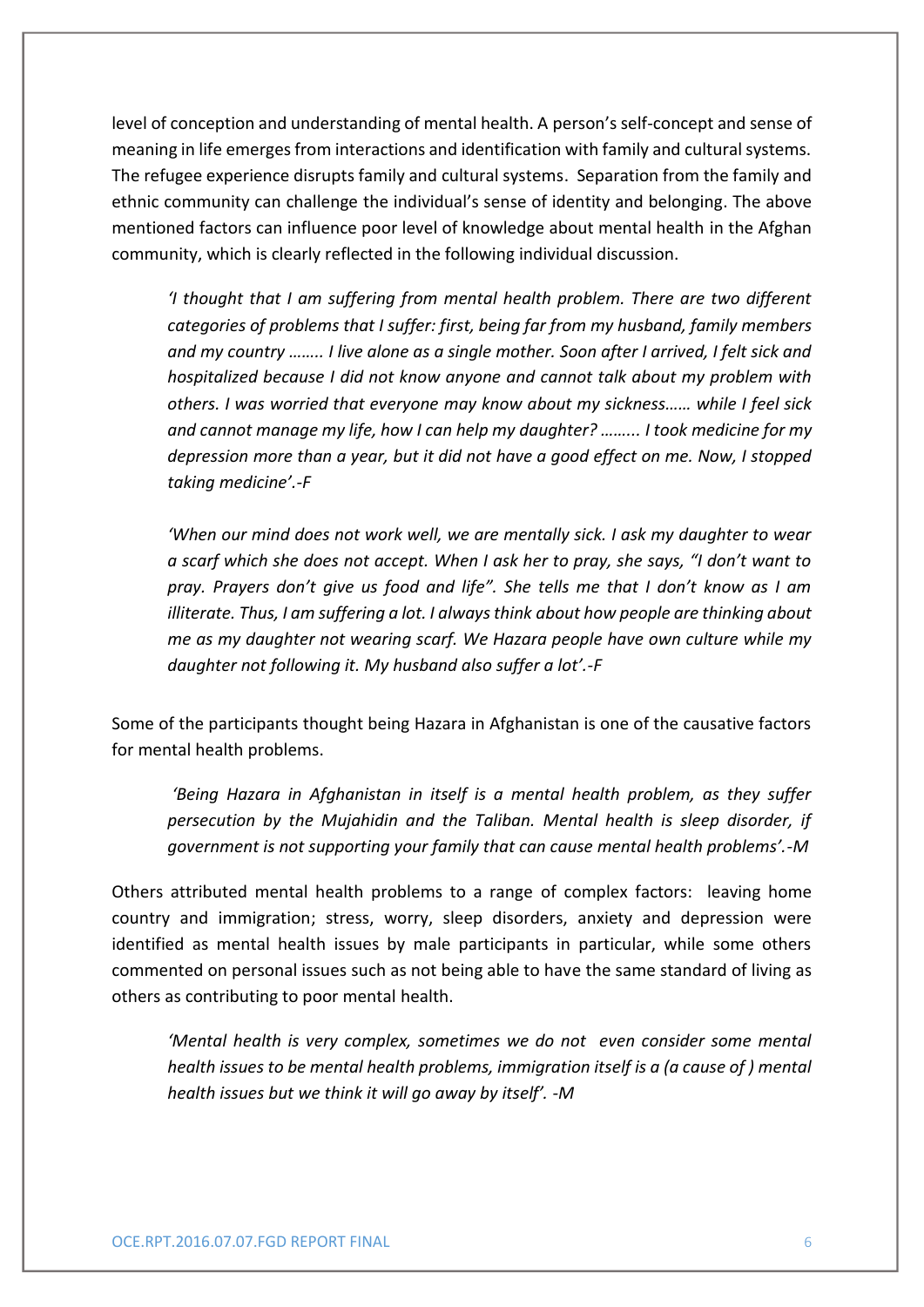*'We as Afghans, we do not consider mental health as a health problem, we think, maybe they are crazy, although stress, anxiety, depression are mental health issues'.- M*

*'Mental health is when someone stresses without reason, such as to ask why I don't have such a luxury house or life as other people. Jealousy is also a mental health problem (as well as) having personal issues'.-M*

It appeared that the level of knowledge of the participants may have a direct association with their visa status, education level, income and employment. Those who were citizens were relatively better off financially and likely to be employed and generally had a better understanding of mental health and mental health problems compared to the bridging visa holders. Following are some thoughts of the Australian Citizenship holders:

*'A person that feels healthy has a balance between mental, emotional, and his/her physical health. Health has an important role in our life. If we don't have good health, we cannot accomplish our daily activities and cannot enjoy our life. As a result we think and feel negatively. Therefore, it's necessary to pay enough attention to our health to become able to cope with life challenges'.-F*

*'People who have good mental health, they are beneficial for themselves, their families and society. They can work, have good income and handle a good life. As they feel mentally well, they can think clearly and implement their life plan. A person with good mental health can study well, work better, implement their life economic plans and brought up their children very well'.-F*

*'Mental health means to keep balance of physical, mental, and emotional health. Life has different stages, when a person has the ability to cope with problems, the person has complete mental health'.-M*

Both men and women generally had poor knowledge of mental health and difficulties differentiating mental health from mental health problems. However the level of knowledge was quite good among people who were citizens and better off financially. The majority of bridging visa holders lacked knowledge about the concept of mental health although most knew that good mental health is essential for the health and wellbeing of families and communities. It should be added that all the bridging visa holders had arrived in Australia in the last 4-5 years and are awaiting for their visa status to be cleared. This might have negatively affected their level of understanding of mental health along with other factors such as separation from family, isolation and cultural barriers.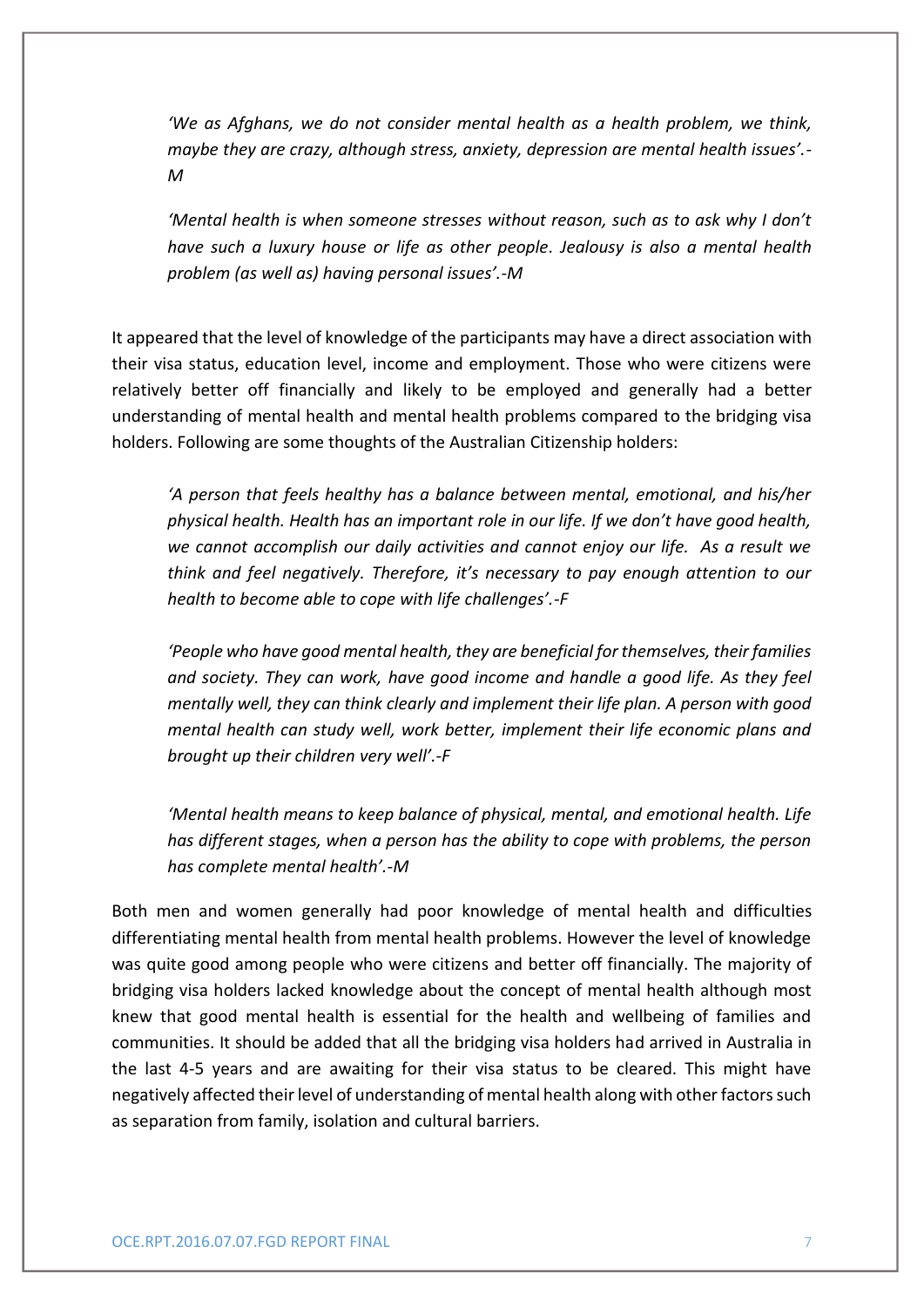# **2. Importance of good mental health and knowledge about some mental health problems**

While almost all women thought that mental health was very important, they provided a variety of reasons for that. Some of them were not thinking that stress, worriedness and sadness are mental health problems and some were thinking that only psychosis, stress, racism, discrimination, depression and anxiety are considered to be mental health problems.

*'We never thought that sadness and stress are also mental problems. Therefore, people with such problems mostly did not seek health care and mental health consultation. They did not look for any solution'.-F*

*'Feeling sad, anxiety, for example, I feel fear an accident as I am pregnant and once faced an accident……. Now, I cannot leave my home alone.'-F*

Others felt that mental health problems have a direct connection with losing their minds and being demented.

*'I think those suffering from mental health problems are feeling that they have lost their minds, they are suffering from dementia, feeling mentally sick and anxious. They are talking with themselves when staying alone'.-F*

Some men thought that sleep problems, losing hope, the inability to work well, poor concentration, being depressed and sleep disorders are mental health problems.

*'If a person is feeling stressed then they cannot work, therefore mental health is important. If your mental health is good you can work and live better. If a person has mental health problems, that person loses hope and when you lose hope you cannot live'.-M*

*'For me a strong body needs strong food, the same goes for mental health. If someone has a mental health issue then they have an unstable life and therefore they are not able to concentrate, are depressed and have a sleep disorder'.-M*

Other men were thinking that mental health disorders are something that cause family and community problems.

*'Mental health is very important, when someone is suffering from mental health they are isolated from their community, and therefore do not share with others their problem. It can cause family and society problems'.-M*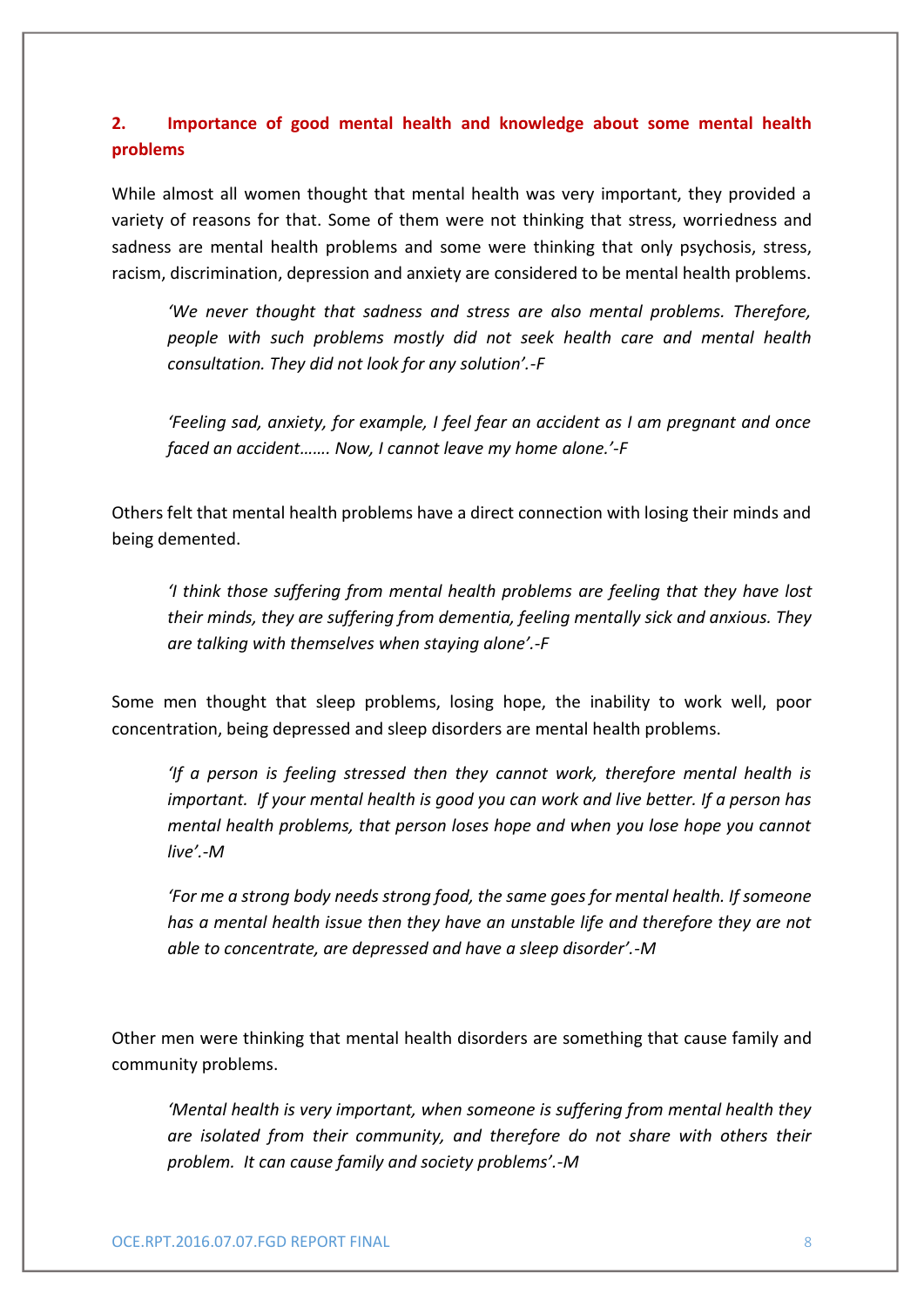*'Every system has a central system; our mind is our central system therefore we need to look after it in order to live a good life'.-M*

Both women and men believed that mental health and understanding mental problems are very important, but provided various reasons. The majority of women indicated that they never thought that sadness and stress were also related to mental health. In general most women and men could identify psychosis, fear, sadness, and stress as mental health conditions. It was apparent that the level of knowledge among Afghan women about mental health problems was poorer compared with the male participants. Consequently the women do not seek mental health care and consultations at the early stage of the problem.

# **3. Causes of mental health problems, its complication and negative impact on society**

From the participant perspective there were various causes, complications and negative impacts on society for the mental health problems experienced by Afghans.

The study found that cultural differences and religious beliefs can affect mental health of women and their children.

*'Poor mental health negatively affect the life of a family and children and these children's behaviours have their own negative impacts on society and neighbourhoods. Although we are physically safe in Australia, in terms of security, safety, and other life needs like food and clothing, we have a different problem here. For example, I have two daughters. In my country I thought about their life safety, but here I thought about my daughter religious beliefs and the new cultural effect on their life. I cannot avoid and control all these changes in their life. Consequently, it negatively affects my mind'.- F*

The effects of having a parent with a mental illness may impact on children in different ways. Children may be affected in terms of their own direct care, or indirectly through impacts on their social and emotional health and wellbeing. As stated, it was evident from the participant below.

*'I always thought about why I cannot study here to help my community here or help people back in my country. As a result, these issues had a negative impact on my health. For instance, when I talk and become a little nervous all of my body is shaking. I think we all need some support. It does not means that we are sick but we need some information to help ourselves. ……. I see that my situation makes my daughter depressed too. If I have information, I can support myself and my daughters. In community, as I am told, mental health problems have caused myself and my daughters to feel isolated, sick and depressed. When I feel sick, I go to a doctor or take a painkiller like Panadol. Taking medicine causes other problems to our body. Or if I*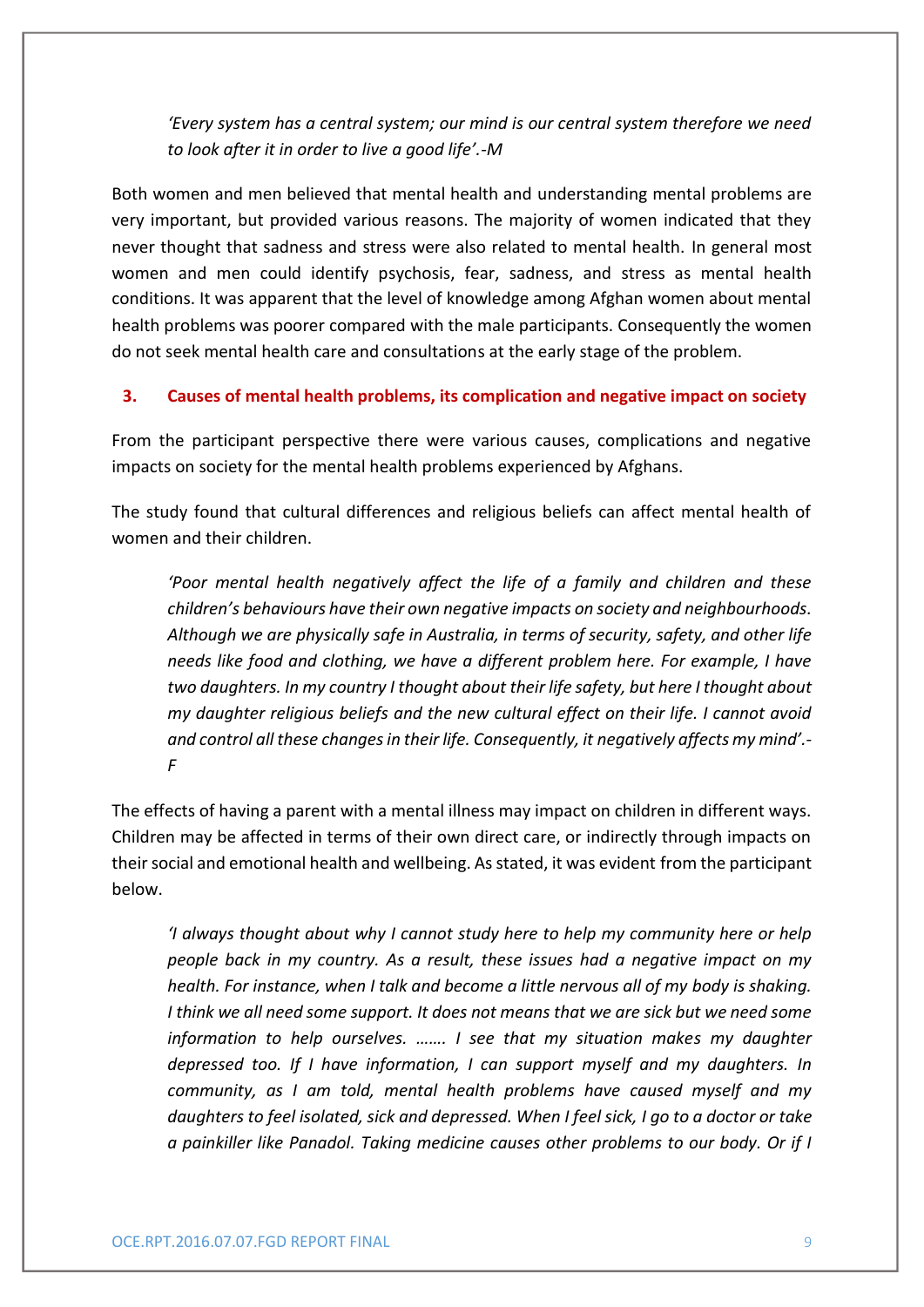*don't feel good and drive, it may cause an accident. Therefore, the healthy persons are beneficial for their life and will not cause problems and dangers in their societies'.-F*

Participants believed that poor English language proficiency, transportation problems, isolation and lack of family support can also lead to mental health problems and may cause suffering at both family and society levels.

*'If I am healthy my family feels happy. If I become sick my family and society are also suffering. When I become sick seeking health care is very difficult as I don't know the English language, I can't drive. It means that I cannot help myself in solving my problem'.-F*

*'I have lots of problems and it keeps my mind busy. I don't have any friends and family here. I want to talk with someone who knows my language and I want to share my thoughts and problems as I need support while, I cannot'.-F*

It was also thought that factors such as unemployment, lack of a sense of community compared to their home country, cultural clashes and isolation of children from parents, personal identity crises, inability to cope with studies in Australia, and loss of culture and identity could cause mental health issues and poor mental health outcomes.

*'I am also thinking about my study. I ask me, why I did not learn English? Why I am jobless? I am like an illiterate (because I can't well communicate in English) although I am an educated woman. When we women compare our life here and in our country, it causes that we could not sleep till 3am some nights. Therefore, having a good mental health is important. A healthy woman can help her husband, children and friends, can study well and help others as I could in Afghanistan. Now, I am not too old. I want to help others here too, but can't (due to lack of English language proficiency). I think, adopting a different country's culture and loss of our culture are the main causes of our depression. Our life is full of stresses. Besides that we worry about our children's future and our own language problem'.-F*

*'Causes of mental health are drug use, family issues and culture differences. For example an Afghan parent would have problems with the way their children dress or talk or act which we can say is very normal here in Australia but because the parents were brought up differently in Afghanistan they cannot accept that, which leads to isolation for the child and the parents and leads to problems in the families'.-M*

*'In the Afghan community there are many people who have mental issues caused by a personal identity crisis, they are not sure whether they are Afghans or Australian, they*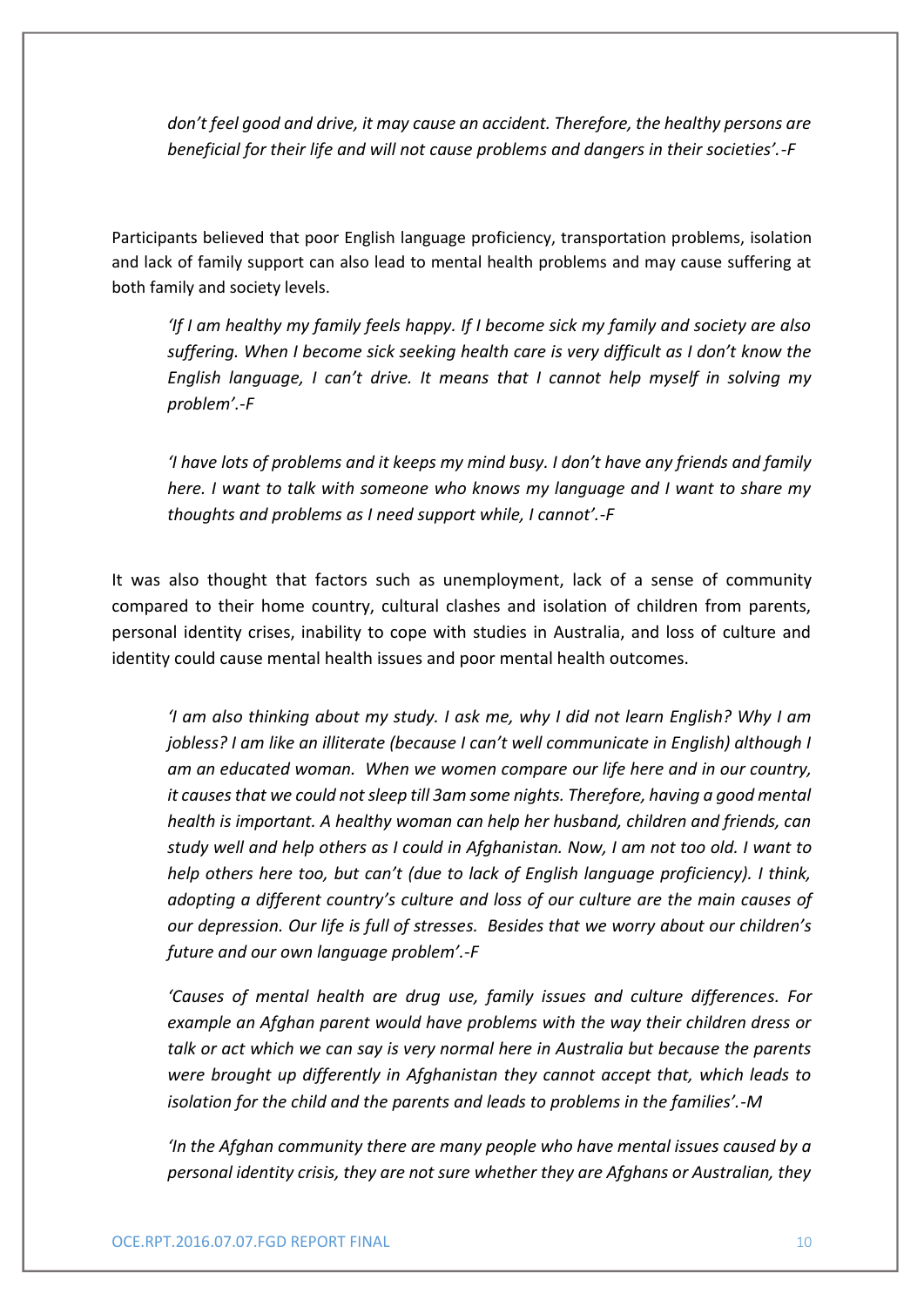*find it hard to fit in with the other people around them which then causes them to fall behind in life. They are not able to cope with studies and other things which leads to mental health problems and causes family problems for them'.-M*

One participant mentioned that mental health problems may also cause suicide, self-harm and depression.

*'Mental health problems cause suicide and self-harm among people as such people cannot support others and themselves. It is necessary that Afghans receive support by Afghans and there will be opportunity for our under 18 years' children to talk with them as we have problems with children who grown up here; not with our adult children who were brought in Afghanistan. My children ask me "for how long you want us to follow your Afghani culture? We don't have freedom to go to the cinema or to wear a dress". I always think if we accept all cultural changes it is not good among our people; if we don't, it causes us to suffer from mental pressure and stress'.-F*

Others were thinking that both pre-migration causes as well as about their situation in Australia has had a negative impact on their wellbeing.

*'Not having good relationships with family, suffering from Taliban and Mujahedeen in Afghanistan, but here in Australia the causes of mental health is isolation, not being able to work and not having anyone to talk to'.-M*

Substance abuse, drug abuse, anger, financial issues, gambling, and accommodation problems were also considered to be factors that could cause mental health problems.

*'Causes of mental health problems are isolation, substance abuse, drug use, sleep disorder, anger management and accommodation problems. Which causes the person family issues and they cannot keep family relations'.-M*

*'Main causes of mental health issue for Afghans is caused by financial issues, gambling and also family problem which leads to mental health issues'.-M*

Others commented:

*'Causes of mental health (problems) are isolation, loss of dignity, loss of loved ones in Afghanistan, financial problems and lack of knowledge. Complications are health problems, family violence, isolation and not being able to get along with others'.-M*

*'Mental health is caused by different things, post-traumatic stress, financial issues, family problems like divorce, gambling and being a refugee when you don't have*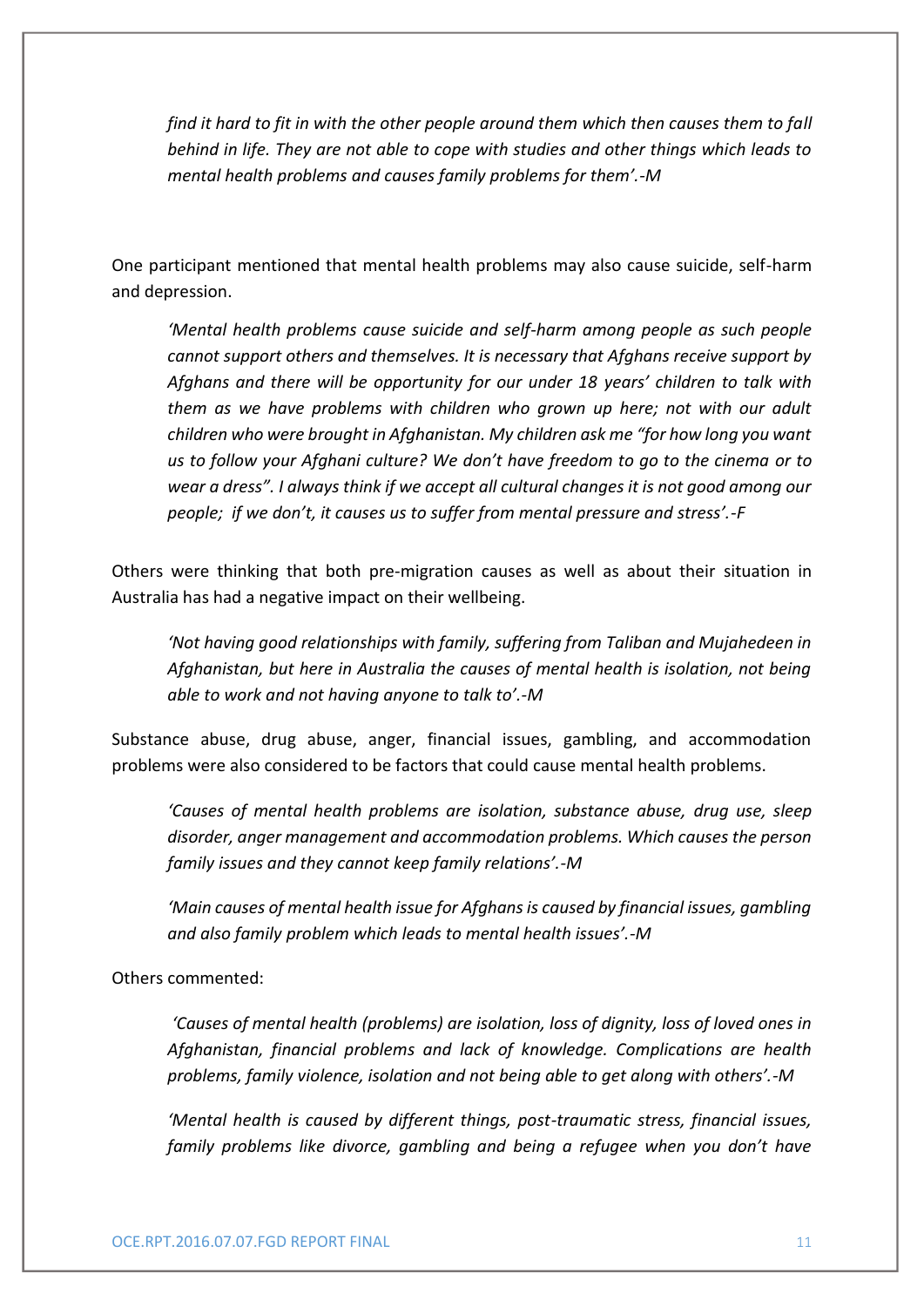*knowledge of the services and also not able to speak English, which then causes many problems like social issues …..'.-M*

#### **Stigma and Mental Health**

Participants were asked to share their ideas on the prevalence of stigma among Afghans and how to develop effective strategies to address stigma.

#### **Prevalence of Stigma among Afghans, interventions that may reduce stigma**

Both women and men thought that there are negative attitudes towards mental health problems, sufferers of mental health problems and use of incorrect terms for describing mental health because of a lack of information. Women in particular appeared to be suffering most from the prevalence of stigma.

*'There is a negative attitude against people who are suffering from mental illness among Afghan people because there is not enough information ….. If they know that mental health problems are illnesses like other types of disease, these health problems would have treatment like other types of diseases. I think people should know that those suffering from mental problems are not crazy people as there are many types of mental health disorders. People should be made aware of this through the community gatherings, media, books and so on'.-F*

*'Seeing mental health as stigma is very common, as people who have mental health issues, people in the Afghan community will refer to them as a mad or crazy person, so therefore people will always try to hide it instead of seeking help. To help the Afghan community the leaders of the community should be aware of the issue and also the religious leaders should be told to advise people of the importance of such issues'.-M*

Shame or dishonour about mental health issues is common among Afghans.

*'Although people should not think that mental health problem is a shame or a dishonour, Afghans are shaming. They are worried that people might think badly about them. For example, a person who suffers from mental health problems worries that may people think that he/she is a crazy person or a sick person. It is difficult to change such people, God help them….. I think we need some information and guidance from other family or friends in this regard. If a doctor or specialist says that you have a huge mental health problem then the patient worries further. This is why it is important that health professional do not show that the load of the client's problems are huge. As it may cause further worrying and thinking that their problems are severe because people have a strong belief in the doctor's guidance and advices'.-F*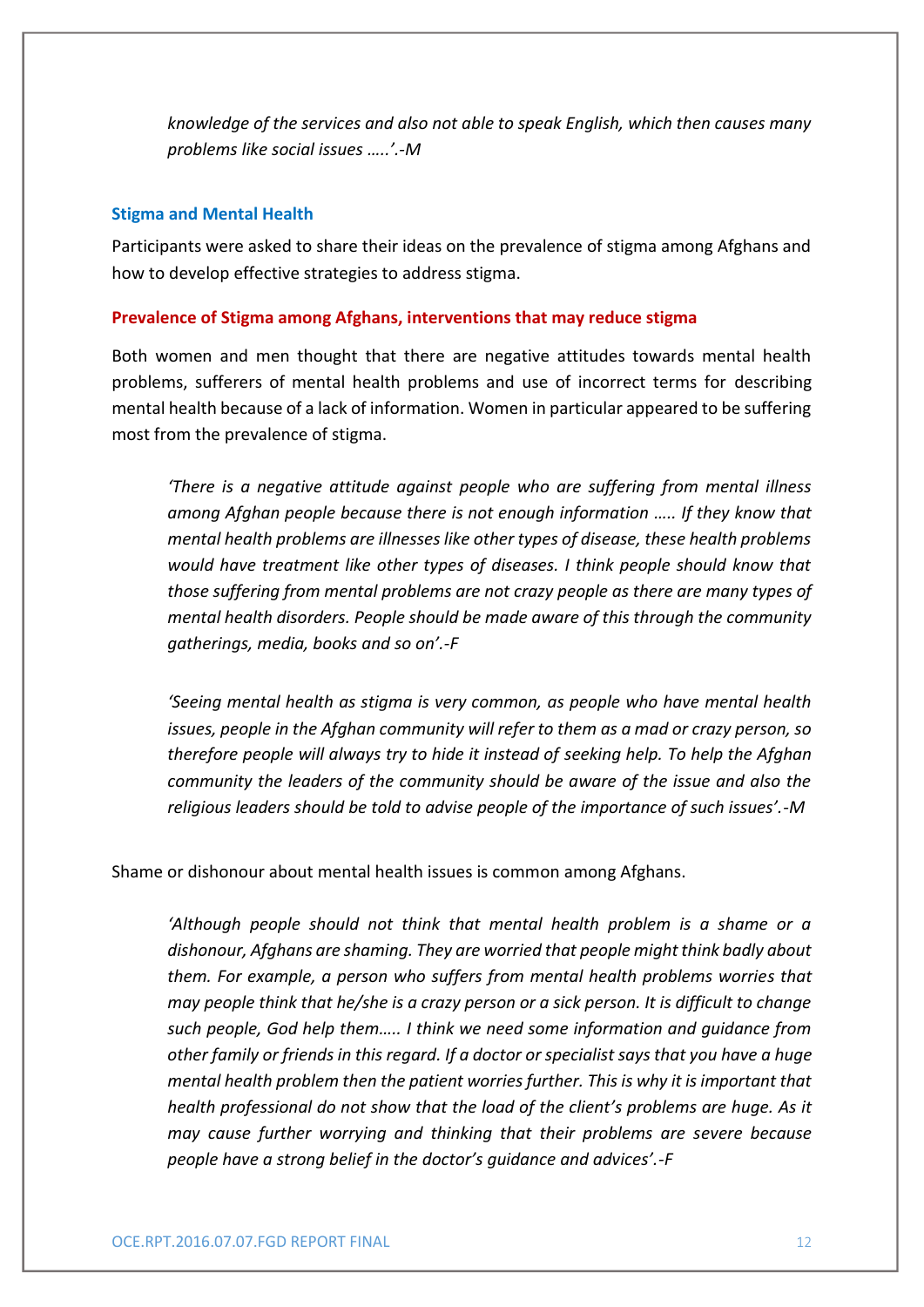Some participants also mentioned the importance of raising Afghan community awareness through community gatherings, mosques, health centres and media, about mental health, stigma and its consequences.

*'I think stigma against those suffering from mental health problems is not a good deed. I think conducting meetings like today's gathering will help people to know about such problems and their solutions. Awareness programs through the health centres, media, gatherings and mosques are the key approaches for increasing Afghan community awareness. As we all have a refugee background and we came from a war-torn country, we have all suffered from the war situation, our families are currently suffering in the country. Therefore, we feel sad and have stress. Although some time these problems are not serious, but if there is not any support and we cannot find any way to deal with such challenges, it may cause further challenge for us and our society'.-F*

*'I think it's very important that we believe and understand each other… (In) my neighbourhood…. we support each other even though (others) are from Pakistan. People's awareness should be increased. As we don't have a TV in our language, the best way for Afghans (to learn about mental health) is attending in a weekly community gathering and talking about such issues and receiving relevant information from those are experts'.-F*

*'I think up to 90% of Afghans see it as stigma and therefore they don't like to share (their problems). The way to overcome this would be to educate them and provide information to the community. We can seek assistance from mosques, shopkeepers, for renaming mental health problems to some terms such as worriedness or lack of hormone'.-M*

It was also suggested that mental problems should be shared with friends and family and that people should seek professional help.

*'We all have mental health problems so it is better to share with our friends and family members. First, we should avoid stigma and also should not hide our problems. We should go to a doctor and receive relevant treatment'.-F*

One participant raised the issue of children who are suffering mental health issues and how some in the Afghan community are dealing with this. He also suggested solutions should come from within community.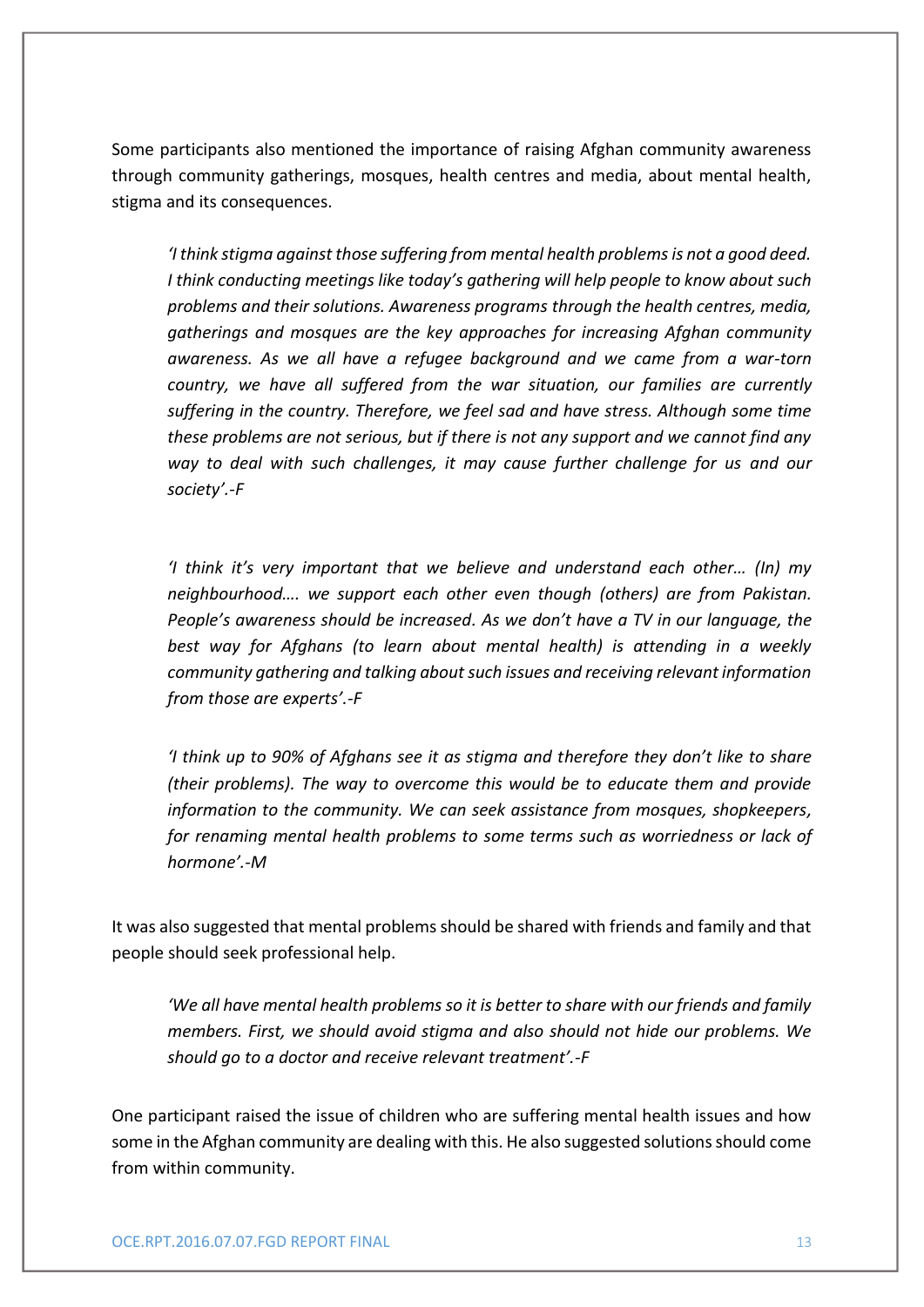*'…….there is no age limit for mental health issues when it comes to Afghans and you see someone who is mentally not well they should be told about the good things in life, the good things that can happen when they seek help, and make them feel like you care about them and not make them feel like there is something wrong with them. When it comes to Afghans and their children who have issues, instead of talking to them or helping them, some Afghans will tell their child off….. Even hitting them instead of taking them to a doctor to help them. I think if you want to help the Afghan community it has to be done within the community because they will feel comfortable and good when a friend of theirs will take them out somewhere to play a sport or just out somewhere they will feel relaxed. These issues are caused when someone is alone and bored. So therefore an Afghan will mostly be comfortable to tell another Afghan specially a close friend of them rather than someone they don't know personally'.-M*

It was agreed that there is a need for different strategies to address stigma about mental health among Afghans. For instance assistance could be sought from religious people to educate people about mental health. Changing the words used to describe mental problems (crazy) to other words that might be acceptable to Afghan community. Raising awareness of mental health problems and stigma could also be achieved with education through schools, TV, radio, community engagement programs, and the involvement of health care providers. Also improving the level of understanding by doctors and other health service providers about Afghan cultures, religion, and attitudes, might be helpful as part of strategies to reduce level of stigma among Afghans. It would also make a difference if Afghan community members who have medical or professional health training could work in the community, having an understanding of the issues from personal experience.

#### **Access to mental health services**

The main focus of the study in this area was to become aware of the first point of contact for Afghan community members who suffer from mental health problems; their level of awareness in regard to the available mental health services and the barriers there are to accessing mental health services.

# **First point of contact for mental health problems sufferers, awareness of available services and barriers to accessing services**

Almost all participants commented on the first point of contact for suffers of mental health problems; their awareness of health services and barriers to accessing services, but with different ideas and scenarios.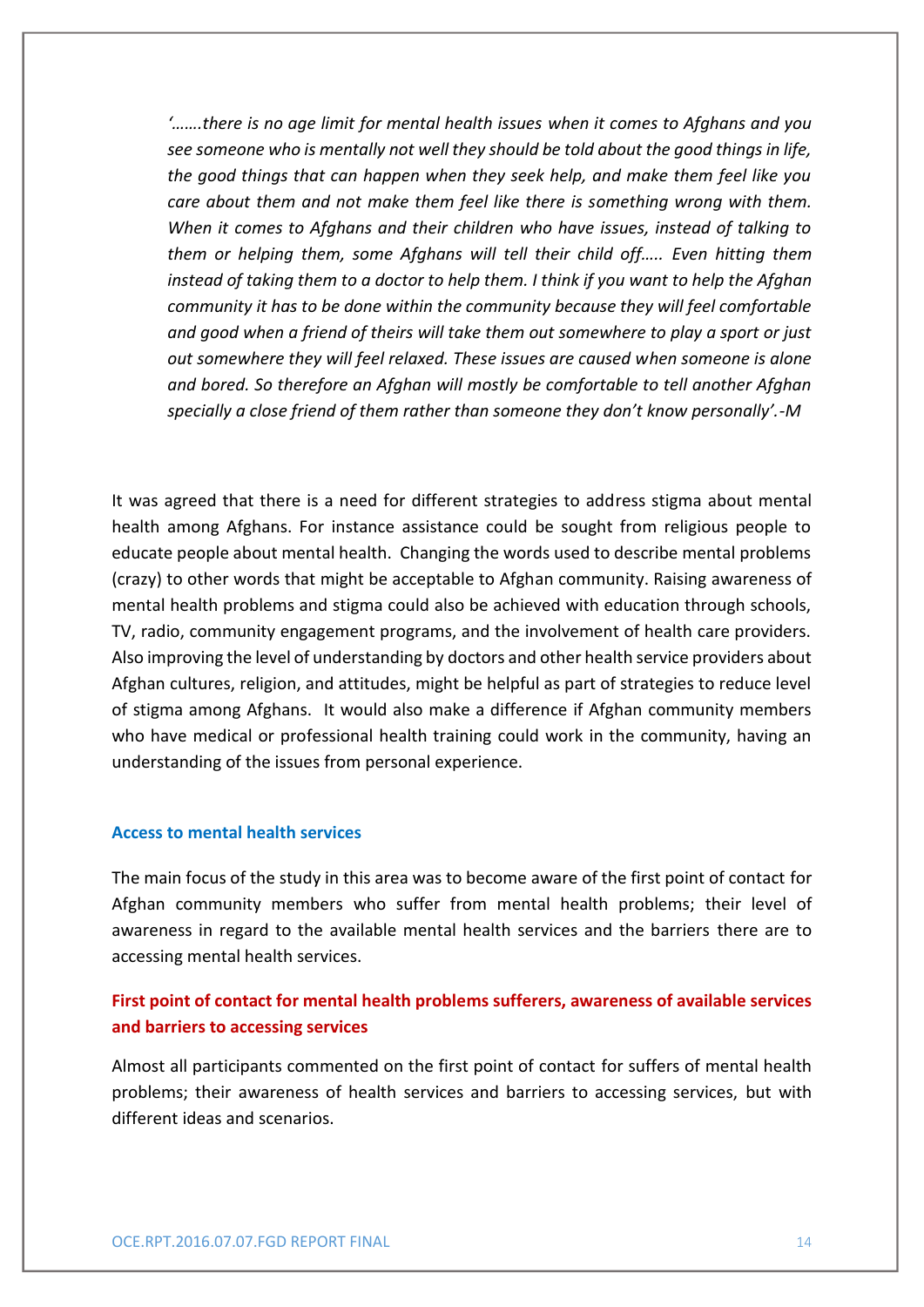The main barriers to accessing mental health services were identified as: lack of information about available services, cultural issues and cultural differences, language problems including poor English, lack of access to transport, economic hardship, and stigma pertaining to mental health issues. Some female participants also expressed concerns about the consequences of seeking help from a psychologist or a doctor.

*'When we came with a boat to Australia we felt sad and had mental problems. Thus, I was introduced to a psychologist, but instead that ……created an extra problem to me. I really worried that if I share my problem with a psychologist, it may negatively affect my asylum seeking case. I think, instead a psychologist, we should seek a person's advice because people are worrying about their mental disorders. I don't have any information about mental health services and the relevant person who can support me in this regard. I think, for new arrivals, having cultural problems, lacking information about health system, transport and don't have relevant information about healthcare in Australia, life is very difficult'.-F*

*'I visited a doctor, the doctor told me to sit with other friends and talk with them, but I don't know the Afghan people here. I need someone to talk, but I don't know people and I cannot communicate in English. I think, access to transport (driving), economic hardship and language are the main barriers to accessing health services for Afghan women".-F*

One participant also raised the issue of disclosure of domestic violence to GPs and the consequences for Afghan women. Disclosure had resulted in a formal report being made to authorities which led to family separation, and backlash within the community.

Some men commented that their inability to speak English had caused them to not directly make the first point of contact with a health care provider. They had to rely first on family members and friends. They also delayed seeking help for their mental health problems rather than when the issue first merged. Some said their first point of contact was a GP. Long waiting times was also a barrier to services.

*'Someone like me is only able to get help at home, as I cannot speak English at all therefore I am only able to speak inside the house not outside, I am not aware of any services available for mental health issues that we face, but even if there was help available I am not able to get the help due to the language barrier unless someone from my family takes me to seek help'.-M*

*'We Afghans do not like to seek help for mental health until it is no longer bearable by us and will only then seek help. First point of contact for us is always the GP who will then refer us to other services like a psychologist who prescribe medications which only*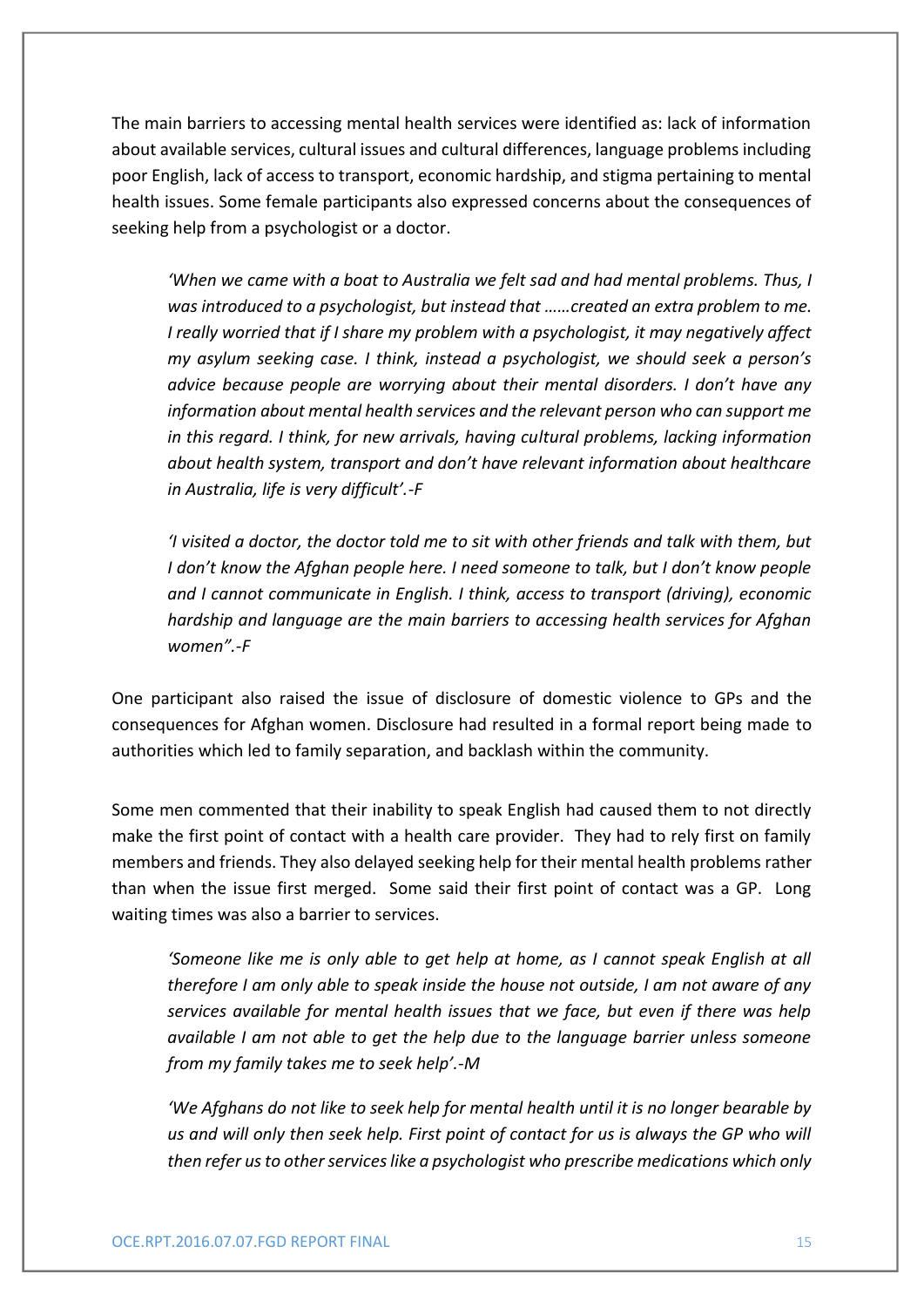*makes you sleepy. When we are referred to other places we cannot get the help as we cannot speak English ….only one or two family members speak English (and they) are either working or studying. I had an appointment which I did not know I had to attend due to language barrier. Now I have to wait for about a year for that appointment again. Therefore we have the language barrier, and also the financial barrier which is hard for us to afford to always attend appointments'.-M*

*'……Afghans are used to one stop shop in Afghanistan as they would go to the hospital and get all the help they need on the day including their medication, so having to wait for months for their appointments causes them further distress. The barriers the Afghans face first of all is the issue of denial as they do not want to believe that they need help, specially the men …..Transport (is a) barrier as some will not be able to drive themselves…'-M*

Others thoughts were that they first had to access a GP. Some had heard about Foundation House but others did not know about it or where it was located. Concern was expressed about the medications being prescribed by GPs. Others said they placed their belief in God to help them cope with their mental health issues. Some female participants commented that their husbands do not allow them to seek help. Support from health care professionals and facilitators who speak their own (Afghan) languages was also considered by some as necessary in seeking help.

*'Afghan women who are going to doctors, the GPs provide them diazepam and it causes them to become an addict. For example, I was provided 20 times with a diazepam prescription by my GP. I know that many Afghan women could not sleep without diazepam. All of them have anti-depressants. The GPs always provide them sleep medicine. The GP should know that they should send these patients for mental health consultation instead providing them with anti-depressant and diazepam'.-F*

*'There are some women that firstly they don't know about health services. Secondly, they can't drive to go to the health centres. Third, their husbands do not allow them to go to such a centre. These women wish that at least they can have access to a phone consultation opportunity with a translator. Because their husband do not support them or bring them to the health centre and they cannot communicate either. Therefore, if there is no community awareness program like meetings and they don't know about the available facilities, how do they receive such type of support? For example, I don't know about such services; therefore, I need information and guidance in this regard. Especially from a woman staff in my language or at least I need a translator to help me'.-F*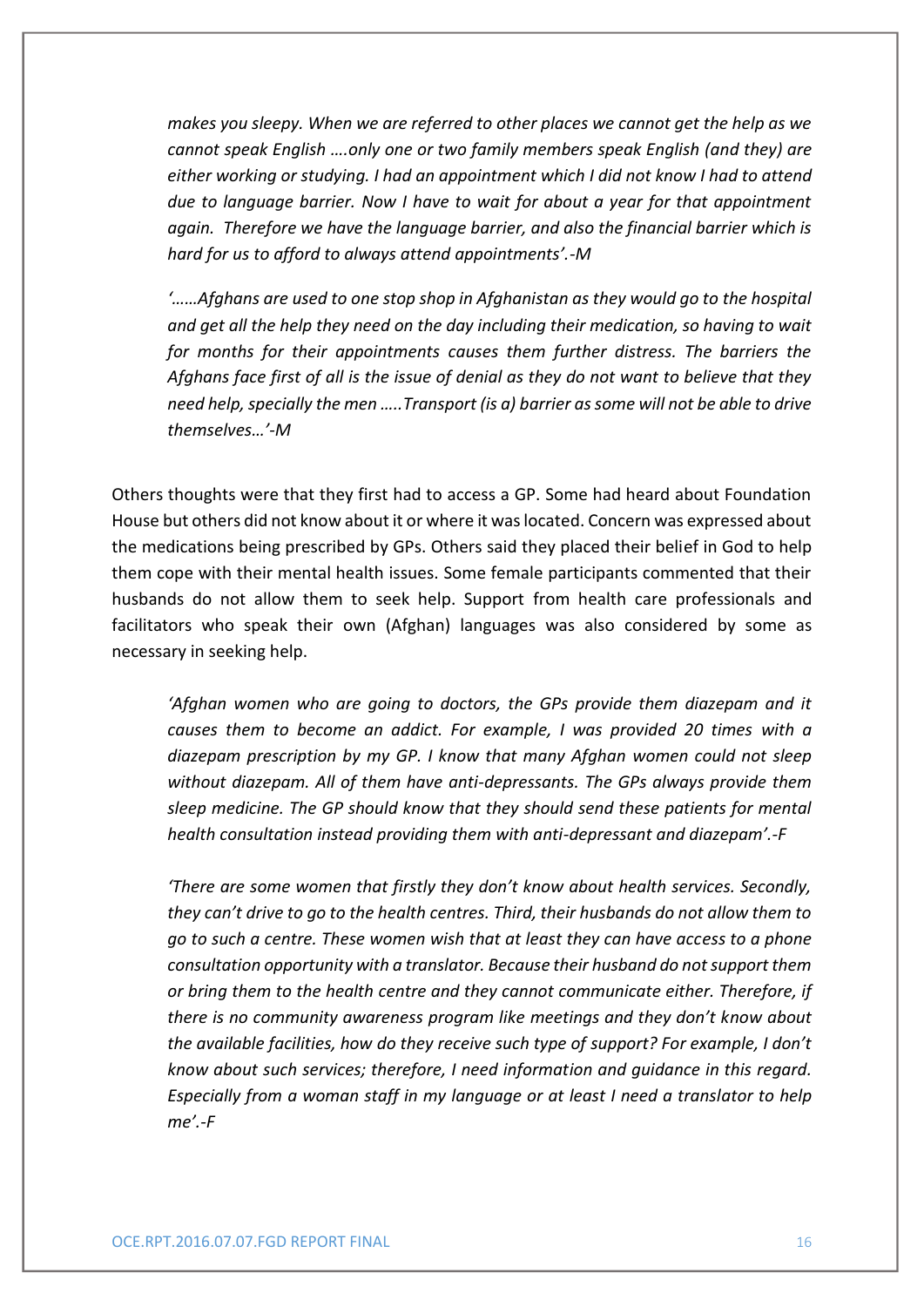Some of the participants had a very good understanding of the mental health system and only insisted that cultural, information and language barriers need to be addressed.

*'I know about the Foundation House. I don't have any barriers, I have access to a translator. I am happy about the service I received. I prefer that people be made aware of mental health issues'.-F*

*'In my opinion, the only way to solve our problems is to visit our GP. Well, there are some financial problems as some GPs charge money for their visit, while others help patients based on their Medicare cards. After all, the only and the best way for those, who are suffering from mental health problems is to go to their GPs and have their advice. GPs will refer them to the mental health consultant if they need. In regards to cultural issues, yes there is problem among families. Therefore, conducting awareness programs for people are the best way that people can receive help and guidance for taking further steps'.-F*

Some women commented that belief in God was important and that people with mental health problems should first turn to God for help. Others felt that GPs should be the first point of contact, whereas bridging visa holders were thinking that sharing their mental health problems with either doctor or psychologist would affect their asylum seeking case negatively, so they preferred to consult their friends and family members first.

The majority of Afghan men believed their first point of contact for mental health problems is a GP and community health services, however, some thought their preferred first point of consultation about their mental health would be friends and family members.

In general the participants level of knowledge about existing health services was poor, especially among women on bridging visas, who did not have any idea about mental health services in particular and the health care system in general. It was mentioned that some men are reluctant towards helping their wives in seeking mental health services because of domestic violence, as in some instances reporting their case to a health service provider has led to separation and divorce.

Most of the men participants were also not aware of where to get help from because of language and transportation problems, which was more prominent among people on bridging visas.

In summary, there were many barriers to accessing mental health services: for instance Afghans putting off seeking help until a very late stage of a mental health problem, differences in the health system in Australia compared with Afghanistan affecting expectations from health services here in Australia. Having to wait for months to access mental health services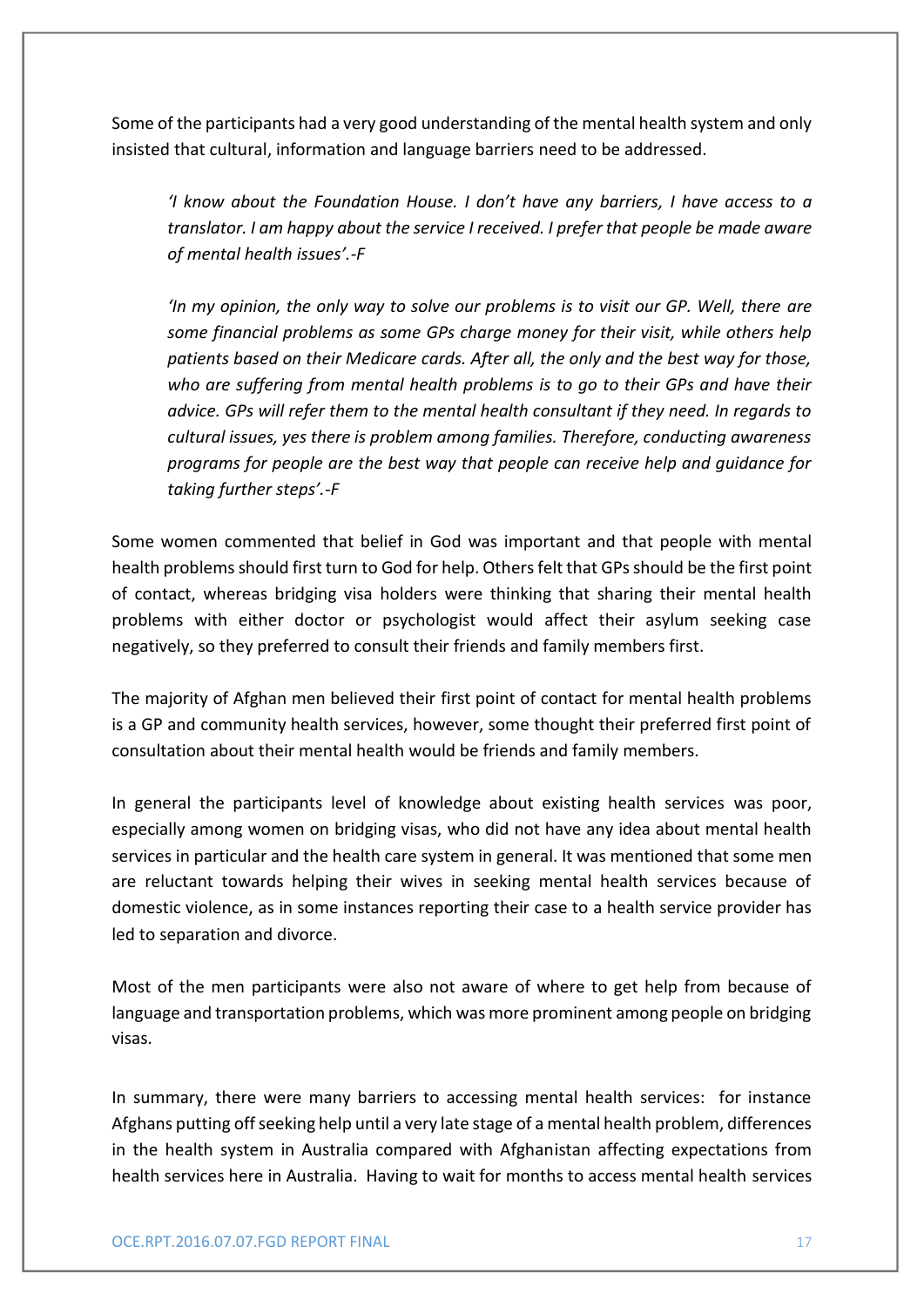would affect their mental health negatively. It was also noted that financial barriers, the high cost of private practice and specialist services, denial by Afghans in seeking mental health services, and lack of knowledge are among main reasons for delayed access to mental health services. Moreover, domestic violence, cultural problems, lacking information about health system, transport and don't have relevant information about healthcare in Australia, and GPs low competency are among the barrier to accessing mental health services.

Given the participants low level of knowledge and understanding of mental health services and barriers to accessing health services, it was suggested that conducting community awareness programs like meetings and gatherings, and raising awareness especially via guidance and instruction of a female staff in Afghan local languages might be helpful.

# **Conclusions**

Both Afghan men and women participants had poor knowledge of mental health and were not able to clearly differentiate between mental health and mental health problems, however the level of knowledge were quite good among people who were citizens and were well off financially.

It was evident that the majority of bridging visa holders who have high rates of unemployment were lacking the knowledge of the concept of mental health although there was a recognition that good mental health is essential for the health and wellbeing of families and communities.

Both women and men believed that mental health and mental problems are very important, but provided various reasons. It was apparent that Afghan women's knowledge of mental health problems was poorer compared with the male participants, so that they do not seek mental health care and consultation at the early stage of the problem.

There is need for different strategies to address stigma among Afghans and for strategies to address barriers to help seeking and accessing mainstream support. Some men and women believed in God as first point of contact for mental health problems, while others used to seek assistance from GPs, friends and family members.

Most of the women and men had poor knowledge of the existing mental health services, and they did not know from where they should get help from because of various barriers.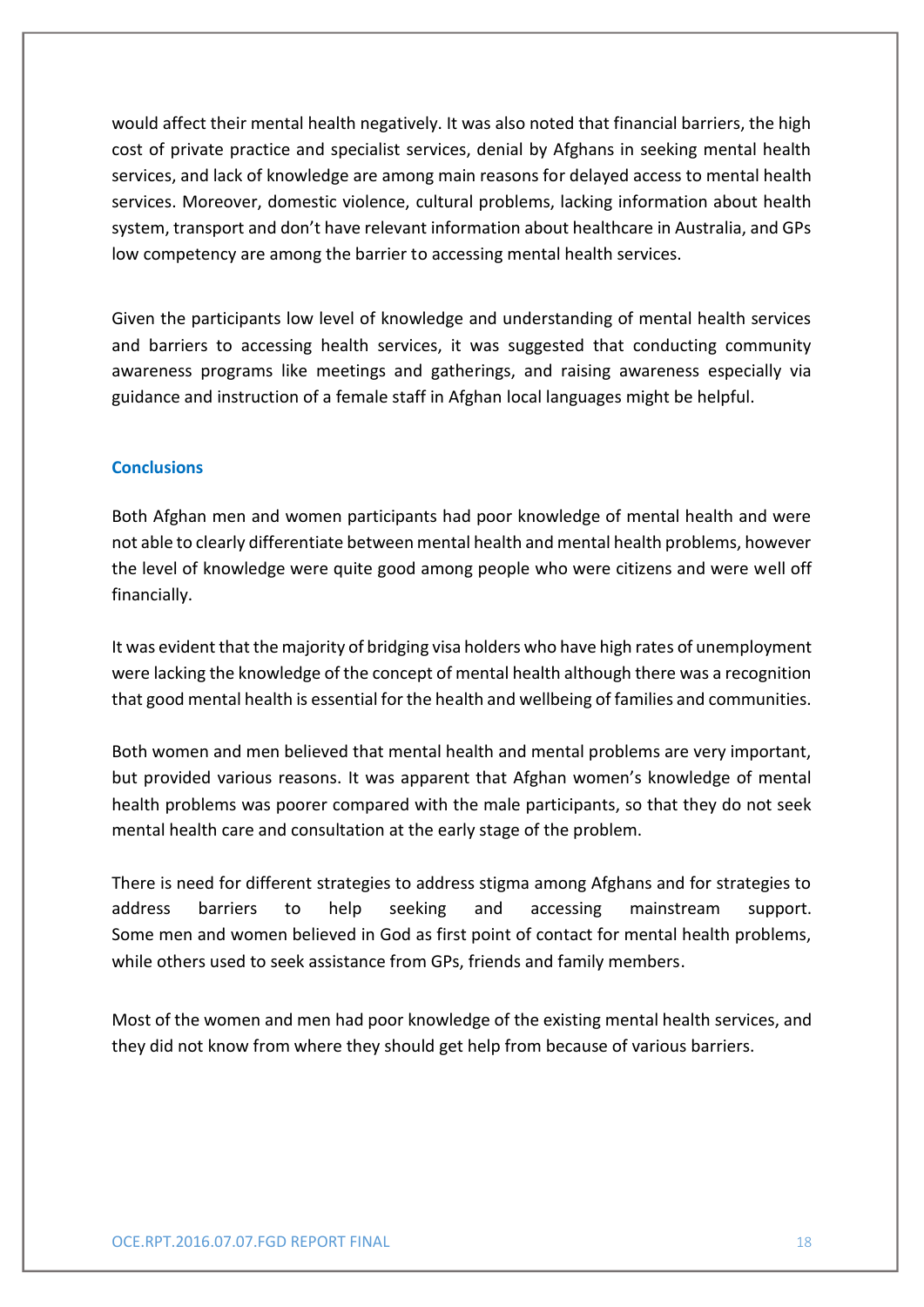# **Recommendations**

- Improve the level of understanding of both male and female Afghan community members in regard to mental health and mental health services with particular emphasis on bridging visa holders and new arrivals
- Develop strategies to overcome stigma within the Afghan community towards mental health, including changing the way in which mental health is described or discussed
- Enhance the Afghan Community Engagement Program as a means of improving community knowledge about mental health and community-based services
- Develop community-led initiatives that provide opportunities for socially isolated Afghan community members to come together, learn English and provide each other with support
- Develop strategies to get more Afghan health professionals registered in the health system especially as GPs, nurses, bicultural health workers and counsellors
- Develop targeted therapeutic group counselling and education programs which focus on key issues impacting on mental health, such as coping with stress, parenting strategies, relationship issues, sleep disorders, anxiety and depression, to help build personal resilience and coping skills, and to encourage peer support among Afghans
- Consult with the Afghan community about developing effective and culturally appropriate programs for early intervention and prevention for mental health
- Develop cultural competency among existing health professionals and administration staff in health services, including GPs, community health and private health providers, to improve access and understanding of Afghan community mental health needs
- Promote wider health sector awareness of the factors that negatively impact on the health and wellbeing of the Afghan community
- Conduct cultural orientation among overseas born Afghans on the importance of acculturation, and participation in the mainstream culture
- Build up sense of cooperation and trust among Afghan males and females
- Look for mechanisms that can increase the number of female interpreters available in local health facilities
- Advocacy on behalf of bridging visa holders with the relevant government body to speed up resolution of their visa status
- Develop strategies for addressing domestic violence, intimate partner violence, drug and substance abuse
- Conduct orientation sessions on mental health and health system in Australia with information comparing the health system in Afghanistan with the health system in Australia in order to improve knowledge and expectations from the mainstream health system
- Work in collaboration with other relevant agencies to reduce the level of unemployment and poor English competency among Afghans
- Organize social cohesion and inclusion programs among Afghans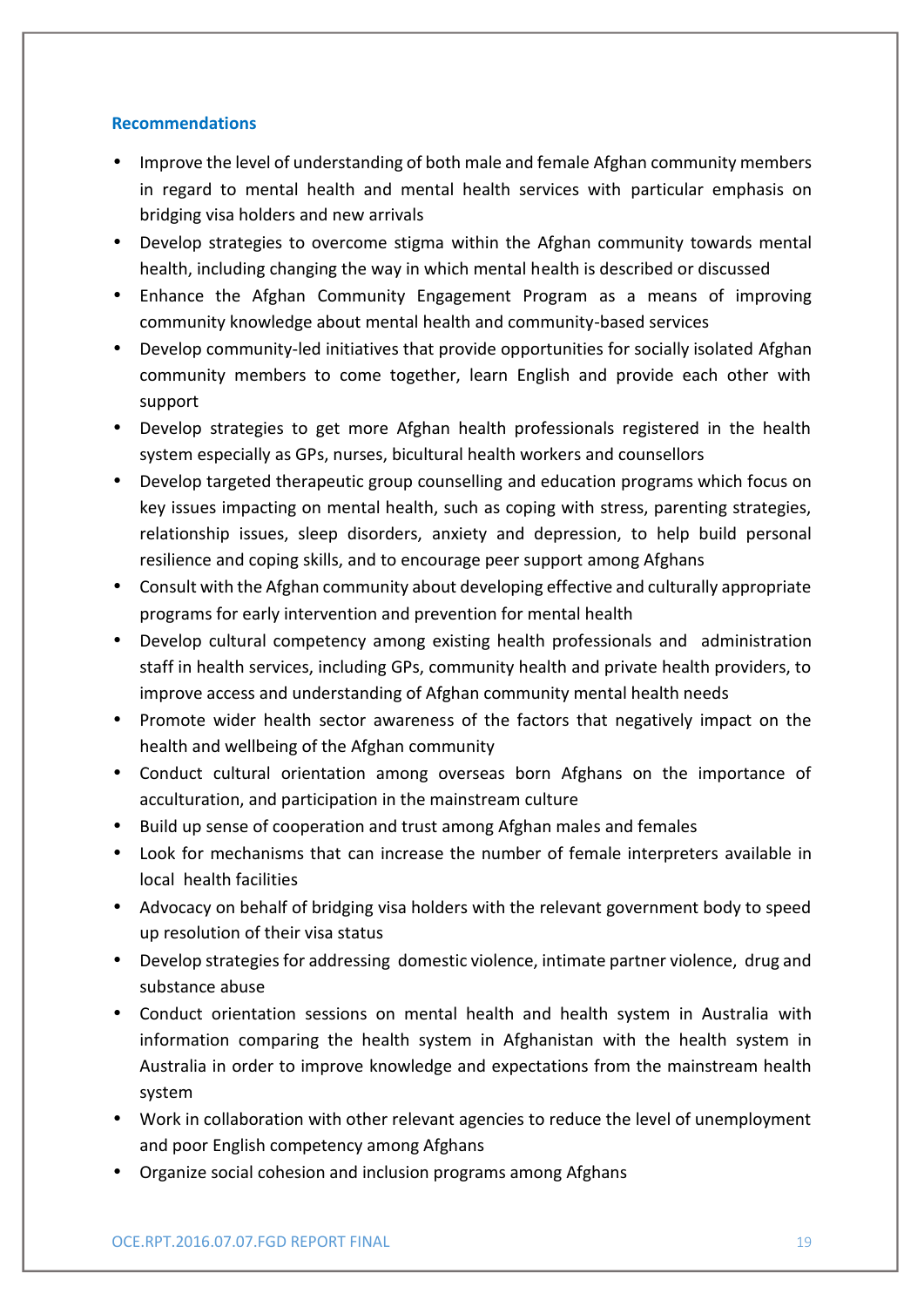Work with the relevant partners to develop strategies for preventing violence, racism and discrimination which are essentials for maintaining good mental health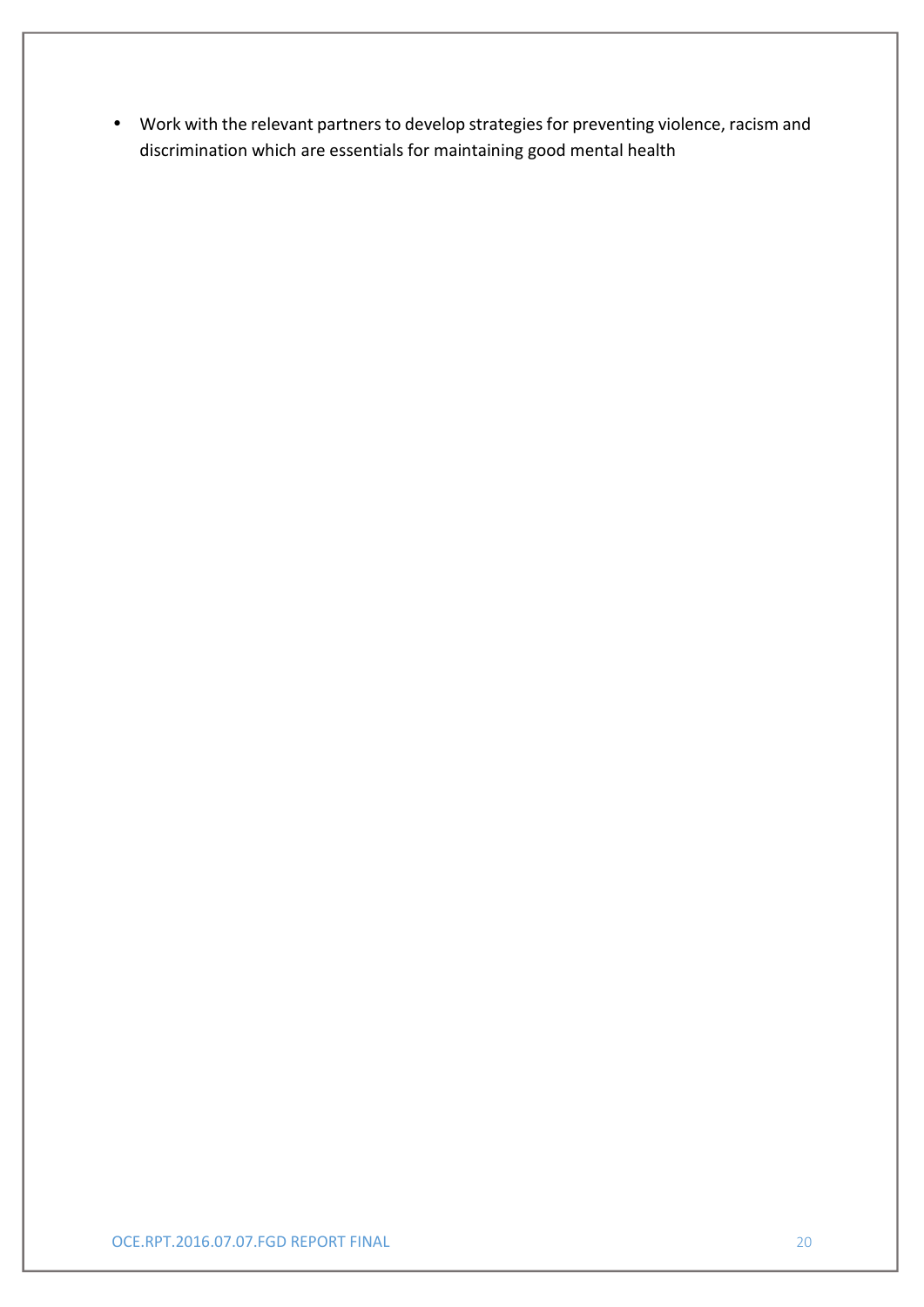#### **References**

Brazier, Anna. (2015). Afghan Community Engagement Project. South East Melbourne Medicare Local. May 2015

Link Health and Community (2015-2016). Afghan Community Health and Wellbeing Needs Assessment in South East and East of Melbourne

Schweitzer, Robert, Melville, Fritha, Steel, Zachary and Lacherez, Philippe. (2006). "Trauma, Post-Migration Living Difficulties, and Social Support as Predictors of Psychological Adjustment in Resettled Sudanese Refugees". *Australian and New Zealand Journal of Psychiatry* Vol.40. No.2, pp. 179-187.

Cheng I-H, Russell GM, Bailes M, Block A. (2011). An evaluation of the primary healthcare needs of refugees in south east metropolitan Melbourne. A report by the Southern Academic Primary Care Research Unit to the Refugee Health Research Consortium. SAPCRU, School of Primary Health Care, Monash University, May 2011

Victorian Office of Multicultural Affairs. (2013). Victorian Community Profiles, 2011 Census, Afghanistan Born, Victorian Government, Melbourne.